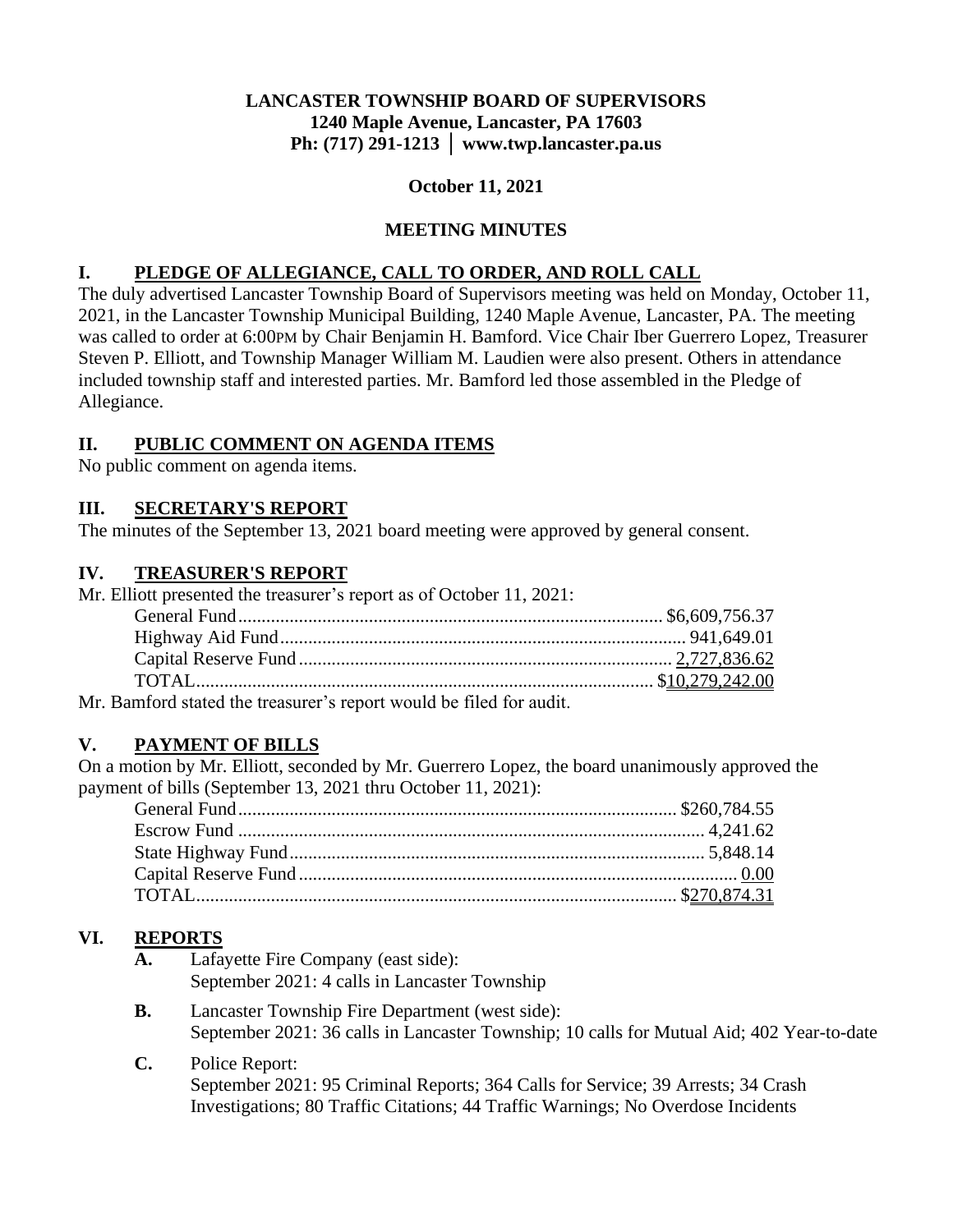- **D.** Recycling Report: September 2021: 21.86%
- **E.** Sewer Reports: Available on the township website.
- ➢ Printed copies of all reports are available at the township office for a nominal fee and can be viewed/printed from the website.

#### **WORKSHOP REPORTS**

The following departments presented updates to the board:

- Planning & Zoning
- Township Engineer
- Public Works
- Township Manager

## **VII. ANNOUNCEMENTS**

- **A.** Friday, October 15, 2021—Final Day for ALL curbside yard waste collection. This will be a township-wide collection on one day. All yard waste bags must be curbside the evening of Thursday, October 14.
- **B.** Monday, October 18, 2021—Leaf collection on signed streets begins.
- **C.** Friday, October 29, 2021—Trick or Treat celebrated; 6:00PM to 8:00PM
- **D.** Monday, November 8, 2021—Woody Waste facility hours change to 2:00PM to 5:00PM (Monday-Thursday). Saturday hours remain 8:00AM to 1:00PM.
- **E.** Friday, November 12, 2021—Large Appliance/Tire Collection will take place township-wide on this day only. Tags are required. All tagged items must be curbside the evening of Thursday, November 11. See township website for details.
- **F.** Monday, November 8, 2021, 6:00PM—Board of Supervisors Meeting, 1240 Maple Avenue.

# **VIII. OLD BUSINESS**

No old business.

# **IX. PLANNING AND ZONING BUSINESS**

## **A. LTPC 309 – 596 River Drive – SWM Site Plan**

Mr. Guerrero Lopez moved, Mr. Elliott seconded, and the board unanimously approved a Stormwater Management Site Plan for LTPC 309, 596 River Drive, including three requested waiver modifications, and conditioned upon satisfaction of township engineer Ben Webber's September 15, 2021, review letter.

At their September 21, 2021 meeting, the Lancaster Township Planning Commission recommended approval of this plan, and three requested waiver modifications, conditioned upon satisfaction of township engineer Ben Webber's September 15, 2021, review letter.

## **X. NEW BUSINESS**

**A. Memorandum of Understanding – Little Conestoga Creek Blue/Green Corridor Project**

The Memorandum of Understanding for the Little Conestoga Creek Blue/Green Corridor Project is still in draft form. The completed MOU will be considered at the November 8, 2021 meeting.